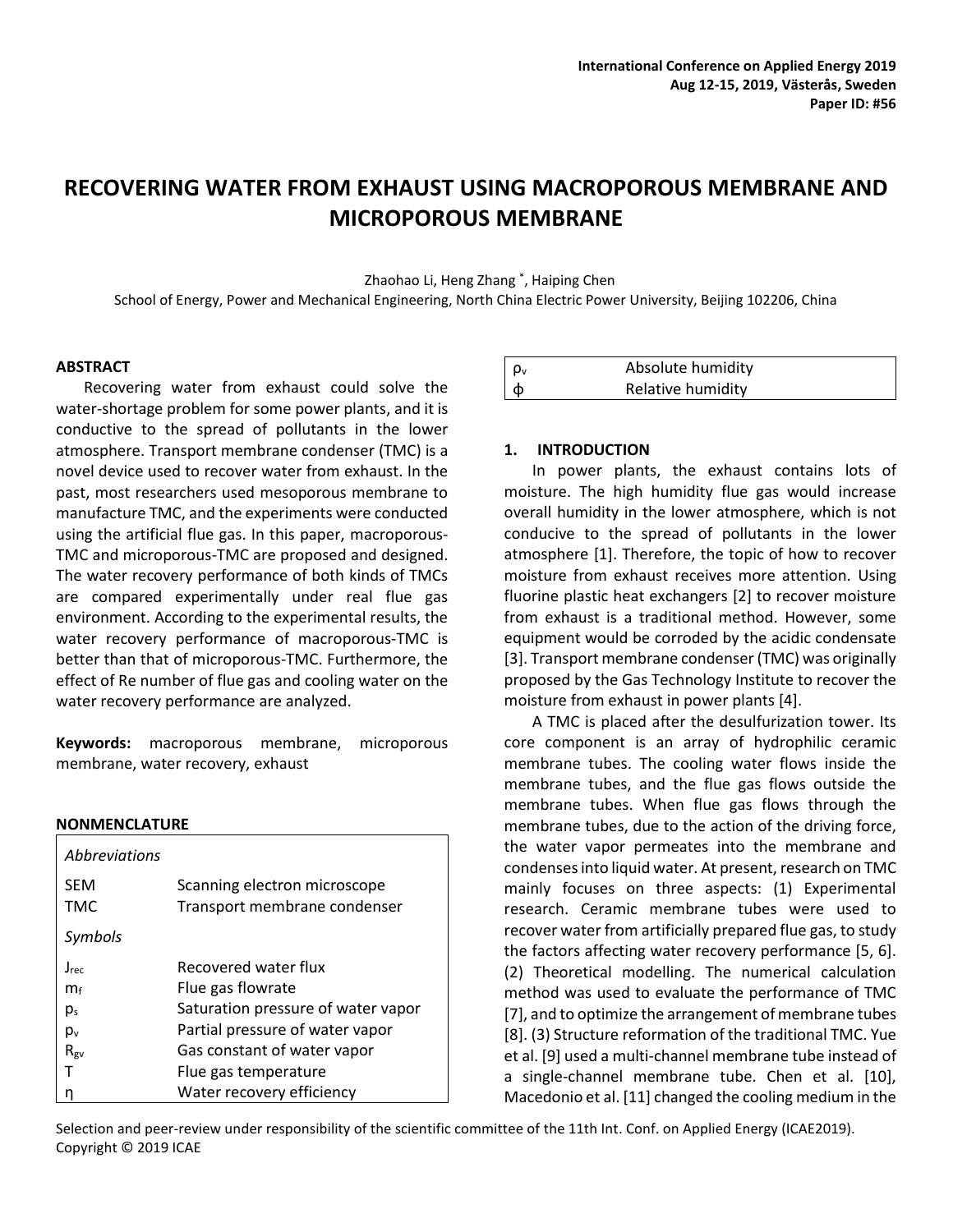membrane tube from water to air. The hydrophobic ceramic membranes [12] was used to make a novel TMC.

There are two limitations in the current studies about TMC. Firstly, the TMCs design in these studies were composed of mesoporous membranes, and the pore size of membrane is in the range of 2–50 nm. Secondly, except for the Gas Technology Institute, most research teams used artificially prepared flue gas to investigate the TMC performance. Based on the above limitations, two kinds of commercial membranes with the pore sizes of 1  $\mu$ m and 0.4 nm are selected for the research objects in this paper. And the performance of macroporous-TMC and microporous-TMC are compared in a real flue gas environment.

## **2. EXPERIMENTAL**

In this paper, macroporous-TMC and microporous-TMC are designed for experiments. The structural parameters and arrangement of the two TMCs are identical. Each TMC contains 46 staggered membrane tubes and four support tubes. The only difference between the two TMCs is that the pore size of ceramic membranes are different. Macroporous-TMC is composed of the ceramic membranes with the pore sizes of 1 μm, while microporous-TMC is composed of the ceramic membranes with the pore sizes of 0.4 nm. The length, inner and outer diameters of both kinds of commercial membranes are 400 mm, 8 mm and 12 mm, respectively. In order to compare the difference between the two kinds of membranes, some performance characterization experiments of the membrane are carried out, including scanning electron microscope (SEM), membrane porosity and pore size distribution.

The two TMCs designed in this paper are used to recover the moisture from exhaust of the gas-fired boiler. The experimental platform is shown in Fig. 1. On the flue gas side, the two TMCs are placed side by side in the flue to ensure that they can recover moisture under the same flue gas conditions. On the cooling water side, the two TMCs have separate water paths. By adjusting the valve opening to ensure the same flowrate of cooling water through each TMC.

Water recovery efficiency is an important index that can evaluate the recovery performance of TMC. In the experiment, the relative humidity of flue gas is measured by humidity transmitter (produced by Vaisala Corporation, Finland). The water recovery efficiency can be determined as follows:



1 – Anemometer; 2 – Gas heater; 3 – Supply water tank; 4 – Return water tank; 5 – Heating device; 6 – Self-priming pump; 7 – Flow meter; 8 – Microporous-TMC; 9 – Macroporous-TMC; 10 – Induced draft fan Fig. 1. Experimental platform

## **3. RESULTS AND DISCUSSION**

## *3.1 Membrane characterization*

State the objectives of the work and provide an adequate background, avoiding a detailed literature survey or a summary of the results. The morphology of both kinds of membranes (outer surface side) are observed by JSM6490LV SEM (produced by JEOL Electronics Corporation, Japan), and the results are shown in Fig. 2. Compared with the macroporous membranes, there is a coating in the outer surface of the microporous membranes. In this paper, the average pore size of coating is 0.4 nm. According to Fig. 2, the structure of macroporous membrane is compact and the outer surface is smooth. This is because the macroporous membrane is sintered from particulate matters, and it is a basement membrane without coating. While the outer surface of microporous membrane is less smooth than that of macroporous membrane. Furthermore, some locations of the coating have a pore size greater than 0.4 nm.

The porosity and pore size distribution of both membranes are measured by the mercury intrusion method in the Beijing Centre for Physical & Chemical Analysis. The results are shown in Table 1. It is interesting to find that the results of both membranes are almost the same. This interesting results are related to the structure of microporous membrane. The structure of the microporous membrane can be divided into three layers: the selective layer, the transition layer and the basement membrane. The selective layer is the coating coated on the outer surface of the membrane. The pore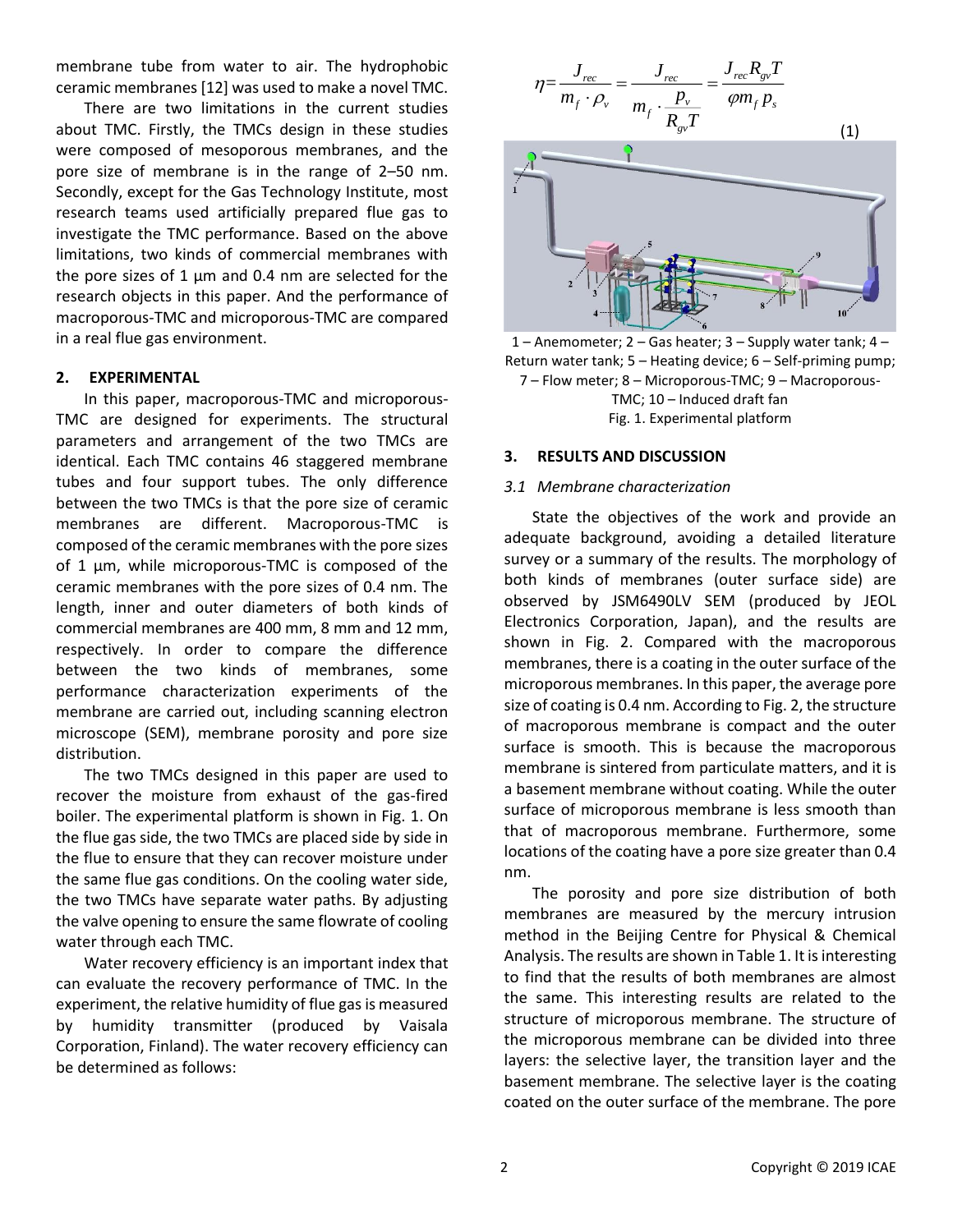size of selective layer is about 0.4 nm, while the pore size of basement membrane is about 1 μm. The huge differences in the pore size would produce a large transmembrane pressure gradient in the membrane. Thus, the role of the transition layer is to solve this problem, and the pore size of the transition layer is between the above two layers. The thicknesses of selective and transition layers are about 10 μm and 100 μm, while the thickness of basement membrane is about 2 mm. Therefore, porosity and pore size distribution are affected little by selective and transition layers.



(a) Ceramic membrane with pore size of 1  $\mu$ m



(b) Ceramic membrane with pore size of 0.4 nm Fig. 2. Morphology of commercial ceramic membranes

| Table 1 Porosity and pore size of the ceramic membranes |  |
|---------------------------------------------------------|--|
|---------------------------------------------------------|--|

| Macroporous | Porosity       | 41.5348%      |  |
|-------------|----------------|---------------|--|
| membrane    | Mean pore size | $1.270 \mu m$ |  |
| Microporous | Porosity       | 41.5159%      |  |
| membrane    | Mean pore size | $1.659 \mu m$ |  |
|             |                |               |  |

#### *3.2 Water recovery performance*

By changing the physical parameters of flue gas and cooling water, the water recovery performance of two TMCs under different working conditions is studied experimentally. Figs. 3 and 4 show the effects of the Re number of flue gas and cooling water on the recovery performance, respectively. During the experiments, the temperatures of the flue gas and cooling water and are maintained at about 46 °C and 18 °C, respectively. Since the TMC is installed in the flue behind the desulfurization tower in the thermal power plant, and the flue gas temperature is usually below 50 °C. Therefore, it is reasonable to choose a flue gas temperature of 46 °C. In

the experiments, the flow of the cooling water is in a laminar flow state, while the flow of the flue gas is in a turbulent state.

According to Figs. 3 and 4, the water recovery performance of the macroporous membrane is significantly better than that of the microporous membrane. This is due to the difference in the water recovery mechanisms of the two kinds of membranes. The pore size of the macroporous membrane is about 1 μm, and liquid water can penetrate directly into the membrane through the pores of the membrane. During the experiments, water vapor in the flue gas condenses on the outer surface of the macroporous membrane, and the formed condensed water penetrates into the membrane. The average pore size of the microporous membrane coating is 0.4 nm, and the diameter of water vapor molecule is 0.348 nm. Part of the water vapor could penetrate the microporous membrane in a gaseous state, and condense in the membrane to form condensed water. Since the average pore size of the microporous membrane coating and the diameter of the water vapor molecules are very close, the recovered water flux is lower than that of macroporous membrane.

The Re number can reflect the flow state of the fluid. In the experiments, since the temperatures of the flue gas and the cooling water do not change much, the value of Re number mainly depends on the fluid velocity. Increasing the velocity of flue gas or cooling water can enhance the convective heat transfer effect of the membrane, and increase the condensation rate of water vapor. Therefore, the recovered water flux increases as Re number of flue gas or cooling water increases. As the velocity of the flue gas increases, the time that the flue gas stays on the outer surface of the membrane is shortened gradually. Because the condensation process of water vapor, the permeation process of water vapor and liquid water requires a certain action time, the increase of the flue gas velocity is not conducive to the above processes. Therefore, the water recovery efficiency decreases as the Re number of flue gas increases. When the Re number of the cooling water changes, since the flue gas parameters are kept constant, the water recovery efficiency increases as the recovered water flux increases.